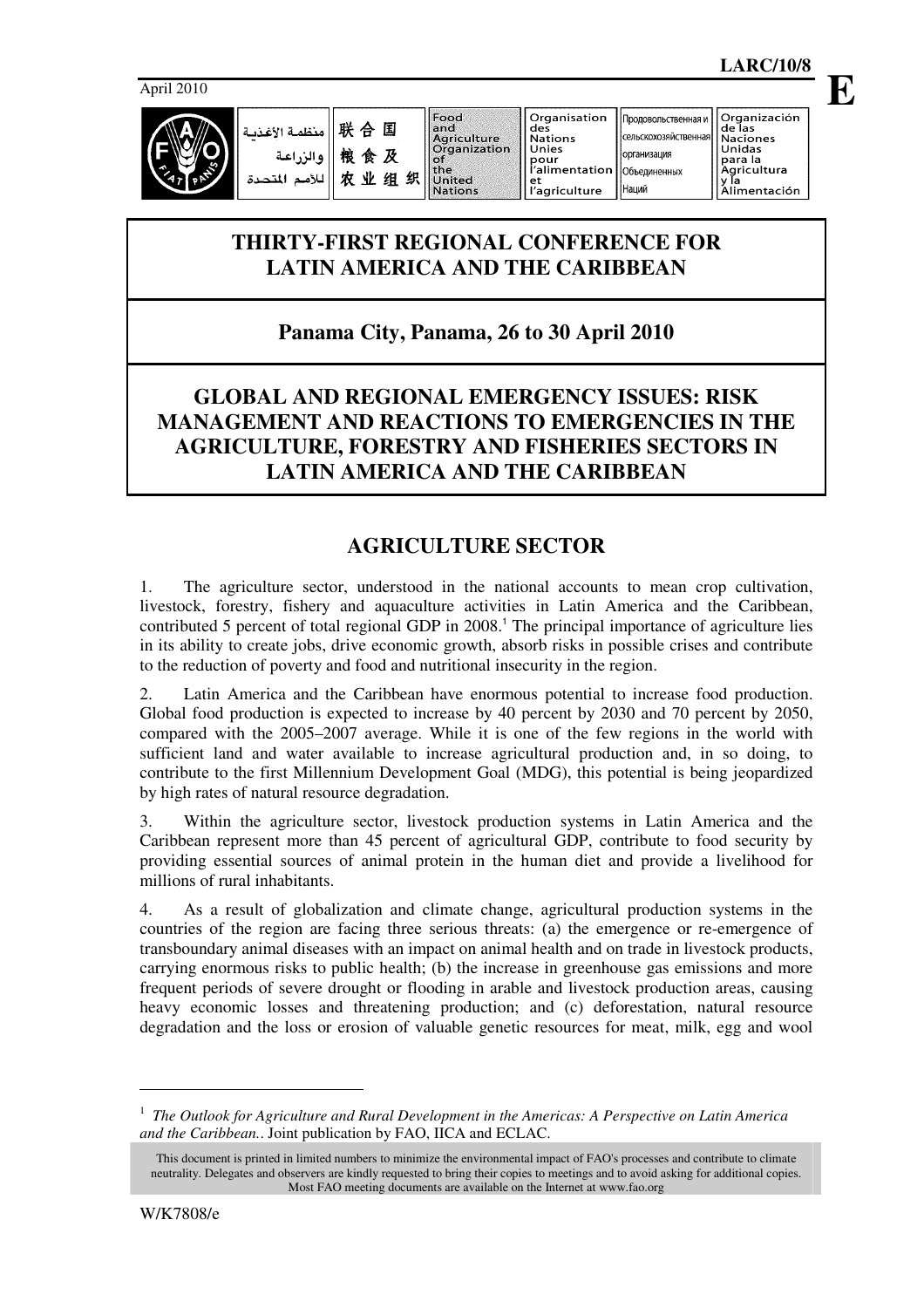production, which undermines environmental sustainability and productivity and jeopardizes the incomes of thousands of producers and the food security of vulnerable communities.

5. FAO has developed a knowledge and management platform to provide countries with technical cooperation and support in risk analysis and management and in responding to animal health and production emergencies. Countries have received FAO technical support for improving their rapid response capacity and surveillance systems for transboundary animal diseases and for setting up national, regional and global early warning mechanisms.

6. Information and early warning systems, vulnerability studies, risk analysis and management, including mitigation and adaptation actions, and an appropriate and timely emergency response, including FAO-supported rehabilitation actions and compensation mechanisms for producers, have all been crucial in preventing or reducing the economic, social and environmental impact of these threats and emergencies.

7. The most important actions in the area of transboundary animal diseases have included support for dealing with global emergencies arising from highly pathogenic avian influenza H5N1 and 2009 pandemic influenza A (H1N1). At regional level, FAO also provided technical cooperation to countries affected by outbreaks of prevalent diseases, such as foot and mouth disease, classical swine fever and screwworm, preventing heavier losses in animal production and in the regional economy and trade.

8. In response to animal health emergencies, FAO, in partnership with OIE, developed the Crisis Management Centre - Animal Health (CMC-AH) as a rapid response mechanism for transboundary animal disease emergencies. Support was provided to several countries in the region that requested CMC-AH assistance (Haiti, Mexico).

9. In the case of the 2009 pandemic influenza A (H1N1), the interagency working group comprising FAO, OIE<sup>2</sup>, the World Health Organization (WHO), the Regional International Organization for Plant Protection and Animal Health (OIRSA) and the Inter-American Institute for Cooperation on Agriculture (IICA), headed by FAO, assessed the possible role of pigs in the origin or transmission of the disease in Mexico. In addition, FAO mobilized resources totalling more than USD 1 million for two emergency projects in Central American and Andean countries, in order to assess the presence of the 2009 pandemic influenza A (H1N1) virus and other viruses causing influenza in pig production systems; build capacity of national veterinary services; and find out more about the possible pig–human interface for diagnosis, prevention and control of the disease in both human and swine populations, thereby putting into practice the FAO /WHO/OIE 'One World, One Health' initiative.

10. In view of the huge repercussions of transboundary animal diseases and the risks associated with animal health, trade in products of animal origin and risks to public health, the technical response and cooperation that FAO has provided to the countries has been rapid, strategically planned and well coordinated, and has prevented these diseases from spreading to a larger number of countries.

11. The CMC-AH is able to deploy a team of animal health experts within 72 hours of an official request for assistance with a transboundary animal disease emergency. The activities include assessment of the animal health situation, control measures, formulation of an emergency action plan, communication and compensation policies, interagency coordination and resource mobilization for the emergency response. Technical assistance was provided to Haiti for the control of porcine enterovirus encephalomyelitis (Teschen disease), which was reported for the first time on the American Continent. Although it is not transmissible to humans, the disease causes mortality rates of between 40 percent and 50 percent in affected pig populations, with a resulting detrimental impact on food security and on the economy of family or industrial farms.

 $\overline{a}$ 

 $2$  OIE: World Organisation for Animal Health (Office International des Epizooties).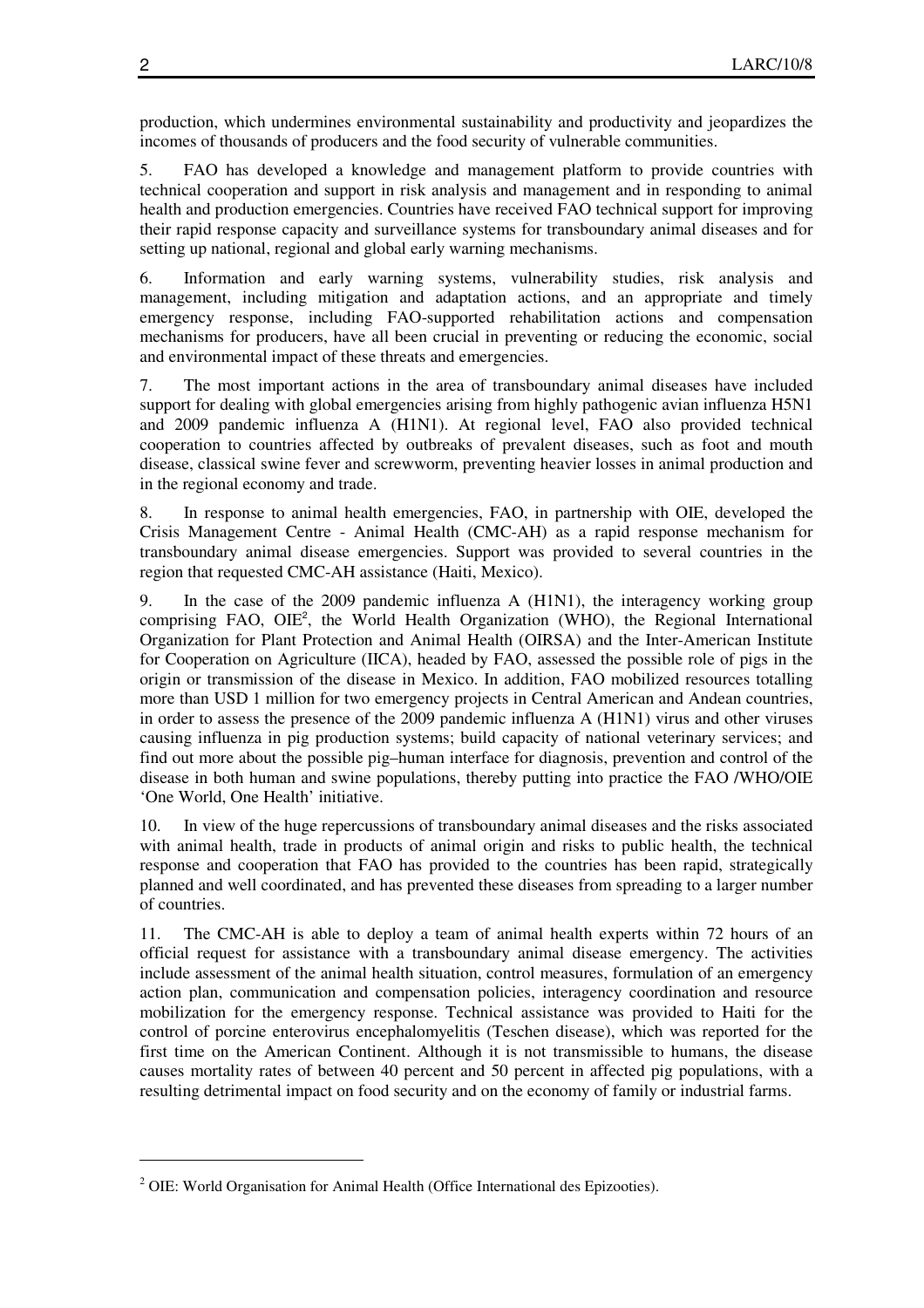12. The FAO Emergency Prevention System for Transboundary Animal and Plant Pests and Diseases (EMPRES) monitors information on the world animal health situation on a daily basis using the Global Early Warning and Response System for major animal diseases (GLEWS). It also carries out risk analyses and takes decisions for responding rapidly and effectively to new animal health developments and emergencies via the FAO Emergency Centre for Transboundary Animal Diseases (ECTAD). In addition, the recently created EMPRES-food safety programme has extended its scope to cover emergencies relating to agricultural product safety.

13. Foot and mouth disease continues to affect the meat and milk production systems of Andean countries, especially Ecuador and Venezuela. In Ecuador in 2009, there were more than 200 outbreaks of foot and mouth disease among livestock in mountain, coastal and Amazonian areas, exacting severe losses on domestic production and on domestic and cross-border trade in products of animal origin, placing at serious risk the livestock populations of Colombia and Peru, which have already made advances with their programmes for the progressive control and eradication of foot and mouth disease. In Venezuela, 49 and 13 outbreaks of foot and mouth disease were reported in 2008 and 2009 respectively.

14. To strengthen Andean national foot and mouth disease programmes and reduce the risk of the disease spreading to other regions of the continent, FAO provided technical cooperation resources to assist in coordinating the regional plan for the eradication of foot and mouth disease of the Community of Andean nations (CAN) and to reinforce policies and strategies for the progressive control and eradication of foot and mouth disease in all five countries of the Andean region (Bolivia, Colombia, Ecuador, Peru and Venezuela).

15. FAO cooperation projects for foot and mouth disease commenced in the last quarter of 2009 and aim to improve the capacity of the Andean region's veterinary services for risk analysis and management throughout the livestock production, marketing and agroprocessing chains; strengthen national and regional information, epidemiological surveillance and diagnosis systems; and improve national emergency response plans, including compensation for producers and strategies for the progressive control and eradication of foot and mouth disease, supported by sound prevention, vaccination, information and risk communication campaigns, as well as control and surveillance actions in border areas, together with technical training, health education and public awareness initiatives.

16. The progressive control of classical swine fever in the Americas has continued apace with implementation of the Continental Eradication Plan, with FAO acting as technical secretariat. The Plan entails coordinating the efforts of national control programmes and supplementing the activities of subregional and regional animal health organizations. This has helped to eradicate the disease from Belize, Costa Rica, Guatemala, El Salvador and Mexico. However, as in the Southern Cone, greater efforts will be required in the Caribbean and Andean subregions in order to meet the Plan's goal of eradicating the disease by 2020.

17. Bovine spongiform encephalopathy (BSE), the disease of greatest importance to the agrifood sector and the main barrier to trade in beef and cattle products, has not been reported in the Latin American and the Caribbean region. Nevertheless, the potential threat that it poses in the spheres of animal health, public health, international trade and food security meant that, during 2008, the seven Central American countries, together with Cuba and the Dominican Republic, requested technical FAO assistance to strengthen their BSE prevention systems, as well as to establish guidelines for the application of the OIE animal health category of controlled or negligible risk. The project has reinforced each of the technical aspects of the BSE prevention system, with an emphasis on risk assessment.

18. Cutaneous myiasis, a disease caused by the screwworm fly, continues to represent a serious economic burden and public health problem for most South American and several Caribbean countries. To help its control, FAO provided technical assistance for conducting a successful pilot test on the border between Brazil and Uruguay, with the participation of Paraguay and funding from the Inter-American Development Bank (IDB). The aim was to demonstrate in the field the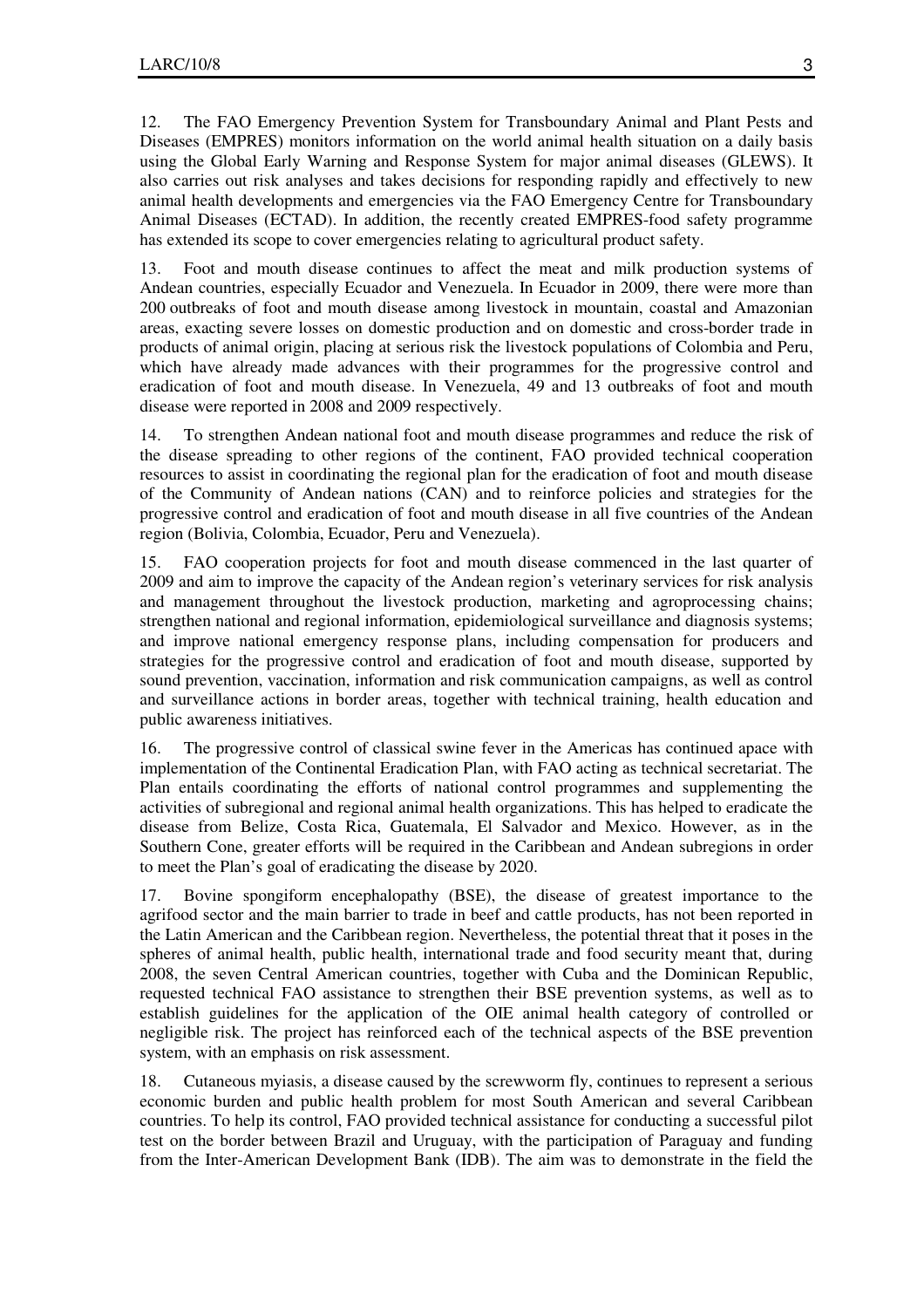feasibility of the sterile insect technique, which had been used to eradicate the disease from North America, Central America, several Caribbean countries and Libya.

19. Furthermore, the risks associated with climate change and natural resource degradation in livestock production areas are beginning to make themselves felt in the region in the form of serious droughts in Southern Cone countries (Argentina and Uruguay), where they resulted in thousands of animal deaths and millions of dollars in lost production.

20. The same situation, albeit less dramatic, occurred in other countries of Latin America and the Caribbean, where it was compounded by natural disasters caused by hurricanes in Central America and some Caribbean islands. It is estimated that every year more than 90 million people worldwide are affected by drought.

21. According to the estimates of the FAO *ad hoc* group on livestock and environment, more than 75 percent of the land given over to livestock production in Latin America suffers moderate to severe degradation, which not only affects the productivity of the region's livestock but also contributes to the extension of livestock production and a high rate of deforestation in fragile ecosystems.

22. The expected growth in global demand for meat and dairy products, especially in developing countries, could exacerbate such processes unless appropriate action is taken to formulate sustainable livestock development policies. To this end, the FAO Commission on Livestock Development for Latin America and the Caribbean, via the *ad hoc* group on livestock and environment, has supported the preparation of workshops, the development of instruments for analyzing the risks associated with pasture degradation and pilot studies for estimating the marginal costs and benefits of recovering degraded pasture areas in various countries of the region as a basis for formulating policies and programmes for sustainable livestock development in Latin America.

23. According to the Intergovernmental Panel on Climate Change (IPCC), in the near future there will be a reduction in area suitable for crop and livestock production, in length of sowing seasons and in potential pasture and crop yields, particularly in the region's arid and semi-arid zones. FAO therefore provided crucial support to the countries concerned to speed up agroclimatic characterization and risk analysis in the agriculture sector and to promote vulnerability studies and climate change mitigation and adaptation strategies in the livestock sector.

24. Under a framework agreement, FAO will support the livestock component of Chile's Plan of Action for Climate Change and methodological aspects of the quantification, classification and analysis of greenhouse gases in the livestock sector. It will also assist in designing pilot sectoral studies of vulnerability and adaptation to climate change, updating animal health risk analyses for emerging or re-emerging diseases, cataloguing wildlife diseases, developing surveillance systems for exotic diseases and devising disease models that could be used as indicators of climate change.

25. In view of the high risk of loss and erosion of animal genetic resources, FAO supports the implementation of the Global Plan of Action for Animal Genetic Resources and has received a technical cooperation request from Chile and Colombia to help formulate the respective national action plans. These action plans are crucial to the sustainable management of the livestock sector and must be made part of the countries' national livestock policy frameworks.

26. FAO assisted with climate-based emergencies caused by the cold wave in Peru and Bolivia and by drought and floods in countries of Central America and the Caribbean, alleviating their impact on family food production and reducing the food insecurity risk of vulnerable rural communities whose livelihoods depend chiefly on family-based livestock production systems.

27. In short, risk management and emergency response in the livestock sector call for a huge technical cooperation effort to reinforce national animal health systems, strengthen sustainable livestock development policies and strategies and enhance national information, risk analysis, prevention and emergency response systems. The Conference acknowledges the crucial role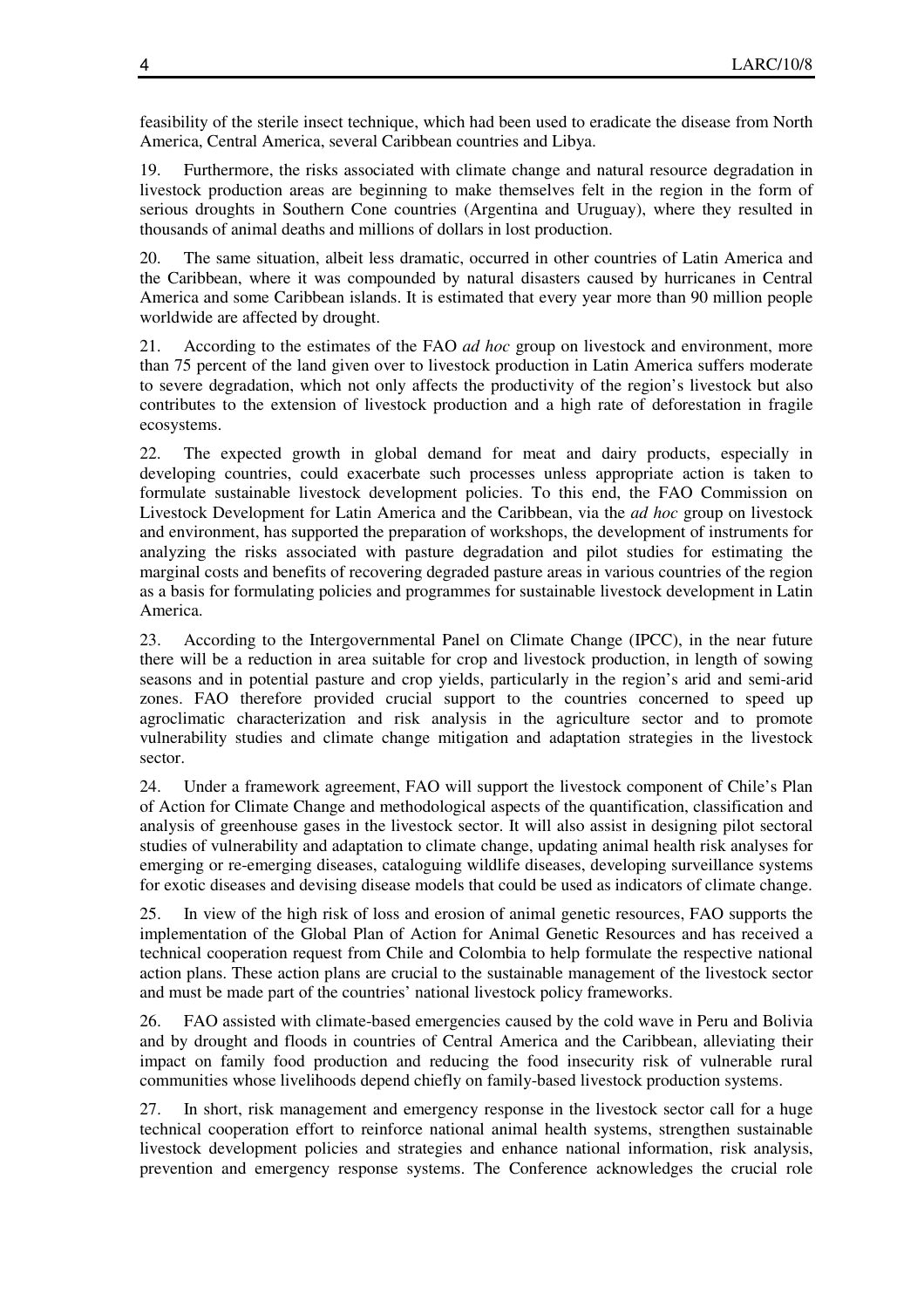played by FAO in providing technical support and in mobilizing international resources for setting up and reinforcing national and regional risk analysis and management mechanisms and strategies in the areas of animal production and health, and for responding to natural disasters with an impact on the livestock sector.

#### **Recommendations to the Conference**

28. The Conference could recommend that national governments reinforce national policies and strategies for risk analysis and prevention in the livestock sector and prioritize vulnerability and climate change mitigation and adaptation studies in sectoral agendas, including the establishment of monitoring and early warning systems for emerging or re-emerging animal diseases.

29. The Conference could recommend that governments strengthen national strategies and regional or subregional agreements for the prevention of, and emergency response to, transboundary animal diseases, including diseases posing a high risk to public health.

30. The Conference could recommend that governments develop specific policies and programmes for small producers located in areas at greatest risk of natural resource degradation and climate change, who require support for sustainable agricultural development.

31. The Conference could recommend that governments design policies and mechanisms for promoting and stimulating the implementation of sustainable agricultural production systems, including the adoption of best practices, the development of integrated crop-livestock and croplivestock-tree systems, as well as payment for environmental services to producers who use sustainable practices in the production of foodstuffs and agricultural products.

32. The Conference could recommend that governments and national agricultural research and development institutes communicate and disseminate the benefits of recovering degraded areas and of sustainable livestock systems, emphasizing the socio-economic and environmental advantages of using integrated crop-livestock systems, integrated crop-livestock-tree systems and practices such as direct sowing and conservation agriculture.

33. The Conference could recommend that governments boost the development of climatechange research policies, including genetic improvement programmes for pasture and fodder; the development of less water-intensive and more drought-tolerant planting material; the improvement of cropping and harvesting systems to make better use of available water and resources; and the conservation, improvement and sustainable use of indigenous plant and animal genetic resources to enhance the ability of production systems to adapt to climate change.

34. The Conference could recommend that, if they have not yet done so, national governments formulate their national strategies for sustainable livestock management and recovery of degraded areas as part of their national livestock development programmes, to lessen vulnerability to climate change.

35. The Conference could suggest national capacity-building, technical assistance, technology transfer and knowledge sharing in the areas of sustainable livestock management; recovery of degraded areas; climate change mitigation and adaptation techniques; and negotiation methods and processes in the pasture-based carbon market.

36. The Conference could recommend the design of a regional strategy for the recovery of degraded areas and the sustainable management of agricultural, livestock and forestry systems in priority ecosystems of South America, Central America and the Caribbean. It could also suggest building national technical, financial and institutional capacity to tackle the problem of natural resource degradation.

37. The Conference could confirm the importance for the region's livestock sector of the FAO statutory body, the Commission on Livestock Development for Latin America and the Caribbean (CODEGALAC), as the most effective mechanism for facilitating, coordinating and promoting cooperation and sharing of knowledge and experience concerning livestock development and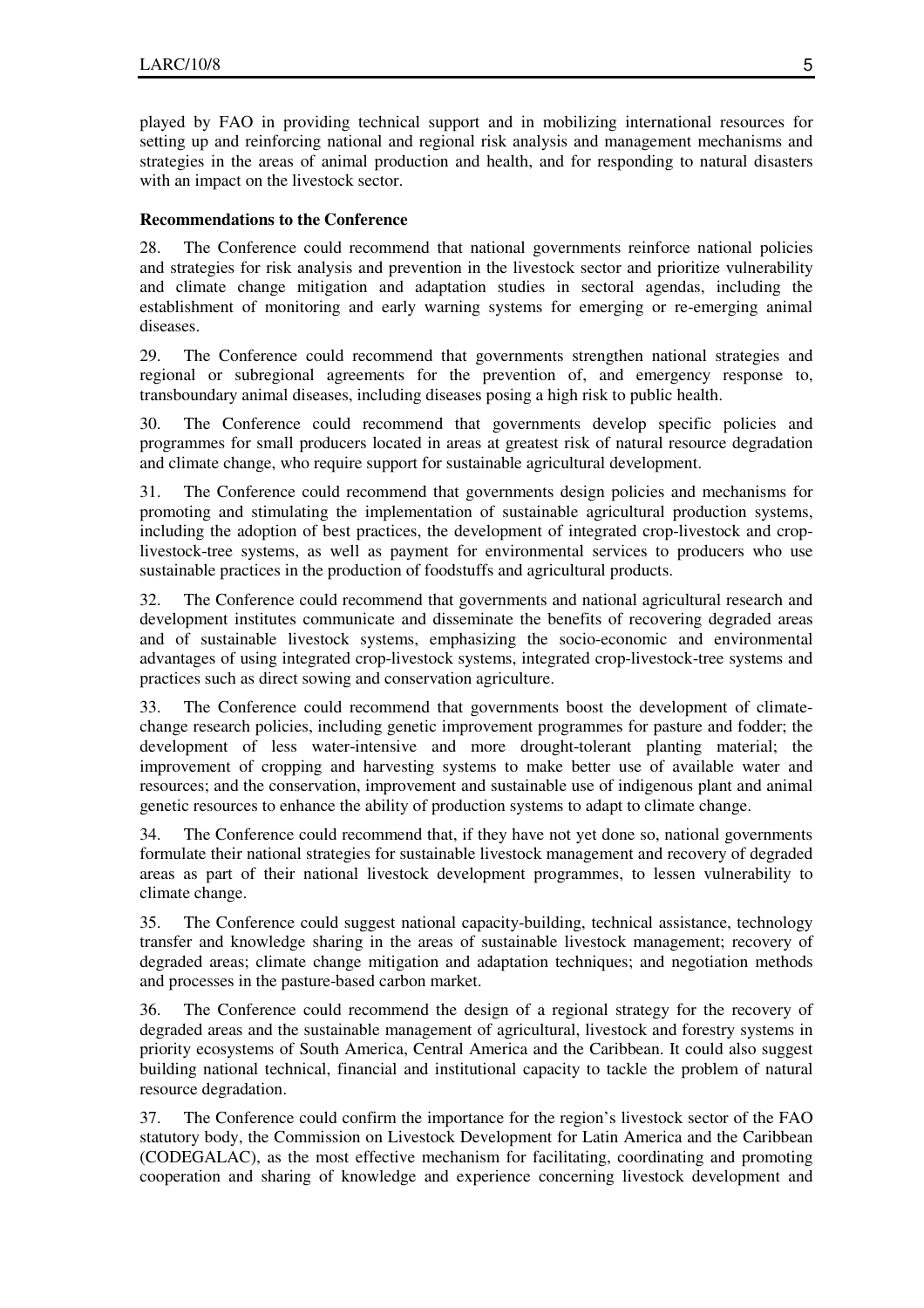climate change policies and strategies in Latin America and the Caribbean. It could also ask FAO to strengthen CODEGALAC to enable it to continue supporting the countries of the region in any aspects that member countries may request.

### **FORESTRY SECTOR**

#### **Sustainable forest management and climate change risk mitigation**

38. Climate change is one of the greatest challenges of this century, and the United Nations Framework Convention on Climate Change (UNFCCC) was set up to tackle the problem.

The forestry and agriculture sectors contribute to climate change mitigation by acting as carbon sinks. Conversely, when forests are destroyed, degraded or burned, they become a source of CO2 emissions.

40. Land-use change resulting from the clearing of natural forest is responsible for approximately one-third of greenhouse gas emissions. Forests store 35 percent of carbon emissions in developing countries, which makes the potential role of the forestry sector crucial to tackling climate change.

41. Forests throughout the world are being significantly affected by temperature and rainfall changes, rising temperatures and the increasing frequency of events such as drought, pest infestation and forest fire, affecting biodiversity and the productivity of agricultural and forest crops.

42. Around 1.6 billion people, 20 percent of the world population, rely on forest resources for their survival. In addition, forests provide global services in terms of biodiversity, soil conservation and flood control. Approximately 60 percent of the planet's water supply comes from forested areas and, for this reason, markets and governments need to acknowledge and pay developing countries for the environmental services provided by their forests.

43. Forest fires release large quantities of CO2 into the atmosphere, in addition to severely reducing forest biodiversity. Forest fire management strategies must therefore be implemented to mitigate risks. The FAO Regional Office for Latin America and the Caribbean, jointly with the FAO Forestry Department and the countries of the region, has developed a regional fire management strategy and three subregional strategies for South America, Central America and the Caribbean. The necessary financial and institutional support would need to be provided to implement these strategies effectively. In the South American subregion, Brazil (IBAMA/PREVFOGO Wildland Fire Protection Programme) and Chile (National Forest Corporation (CONAF)) are responsible for coordinating a South American fire management network. In the Caribbean, the fire management network is coordinated by Cuba and, in Central America, by the Central American Commission on Environment and Development (CCAD).

44. Worldwide attention is being focused on all the Earth's forests as a result of the 2009 session of the Conference of the Parties (COP 15) held in Copenhagen in conjunction with the UNFCCC<sup>3</sup>, where negotiations took place on a new climate change agreement.

45. The mechanism adopted for Reducing Emissions from Deforestation and Forest Degradation in Developing Countries (REDD) will be a great asset in the battle against climate change.

46. Not only could the REDD mechanism reduce the impact on the climate, it could also generate valuable resources by improving livelihoods, conservation efforts and food security.

47. The United Nations set up a Collaborative Programme on Reducing Emissions from Deforestation and Forest Degradation in Developing Countries, which is creating structures to

 $\overline{a}$ 

<sup>&</sup>lt;sup>3</sup> UNFCC: United Nations Framework Convention on Climate Change.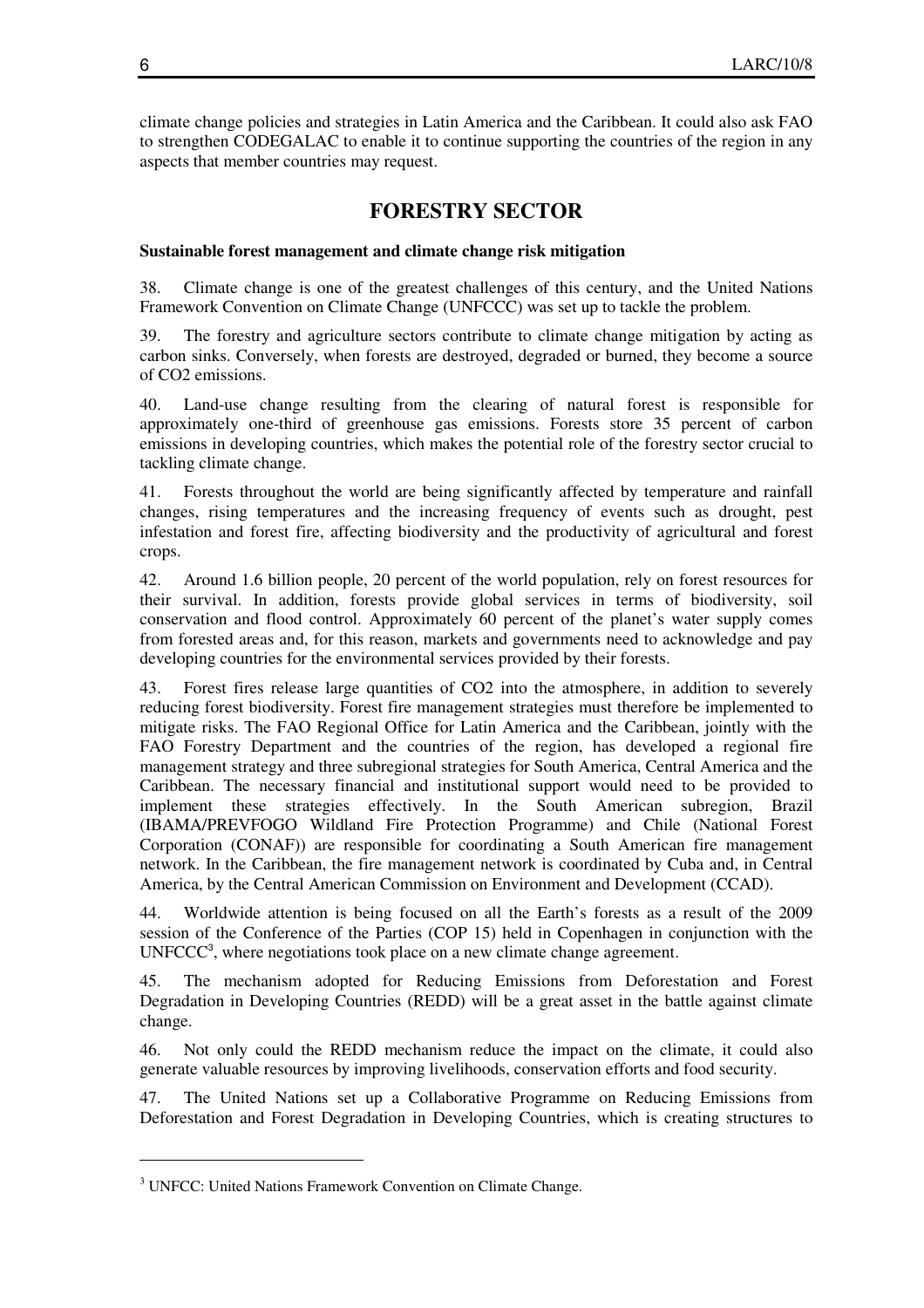support developing countries in devising national strategies for reducing carbon emissions resulting from forest loss. It will also set up monitoring and verification systems. A number of organizations (including FAO, the United Nations Environment Programme (UNEP), the United Nations Development Programme (UNDP) and the World Bank) have instigated other initiatives.

48. One of the key elements of climate change risk mitigation will be mutual support between climate change policies and sustainable forest management strategies, as sustainable forest management (SFM) is a key component of global efforts to reduce carbon emissions and promote long-term equitable development. SFM practices are widely known and there are excellent examples in Latin America and the Caribbean.

49. It is therefore important to protect and conserve the different types of forest resource by managing them sustainably, and this will be one of the great challenges that we all face this century.

#### **Recommendations to the Conference**

50. The Conference could recommend to national governments that climate change policies are linked closely with and mutually support national forestry policies, specifically sustainable forest management strategies.

51. The Conference could recommend that national governments that do not yet have them formulate national strategies for sustainable forest management as part of their national forestry programmes.

52. The Conference could suggest national capacity building, technical assistance, technology transfer and knowledge sharing in the areas of sustainable forest management; REDD; climate change mitigation and adaptation techniques; and negotiation methods and processes in the forestbased carbon market.

53. The Conference could recommend the implementation of the Regional Fire Management Strategy, as well as the subregional strategies of South America, Central America and the Caribbean, and could suggest building national technical, financial and institutional capacity to tackle the cyclical problem of forest and agricultural fires.

54. The Conference could confirm the importance for the region's forestry sector of the FAO statutory body, the Latin American and Caribbean Forestry Commission (LACFC), as the most effective mechanism for facilitating, coordinating and promoting cooperation and sharing of knowledge and experience concerning forestry and climate change policies and strategies in Latin America and the Caribbean. It could also request that FAO strengthen the LACFC to enable it to continue supporting the countries of the region in any aspects that member countries may request.

### **FISHERIES SECTOR**

#### **Current status of fisheries and aquaculture in Latin America and the Caribbean**

55. For the first time in history, global aquaculture production has risen to 50 percent of total fish production worldwide, which reaffirms the sector's dynamism yet also reflects the fact that many fisheries have reached their maximum sustainable yield and have levelled off markedly in the past five years.

56. Aquaculture is the fastest-growing food sector worldwide, with a steady average annual increase of 8.8 percent since 1970. In contrast, fish landings grew by an annual average of only 1.2 percent during the same period, and in some fisheries the number fell.

57. Latin America accounts for around 17 percent of world catch and 3 percent of global aquaculture production, although in the latter sector it has world's highest average annual rate of growth (22 percent). In addition, the hydrogeological and climatic characteristics of its extensive territory mark it out as the region with the greatest global potential for growth in aquaculture.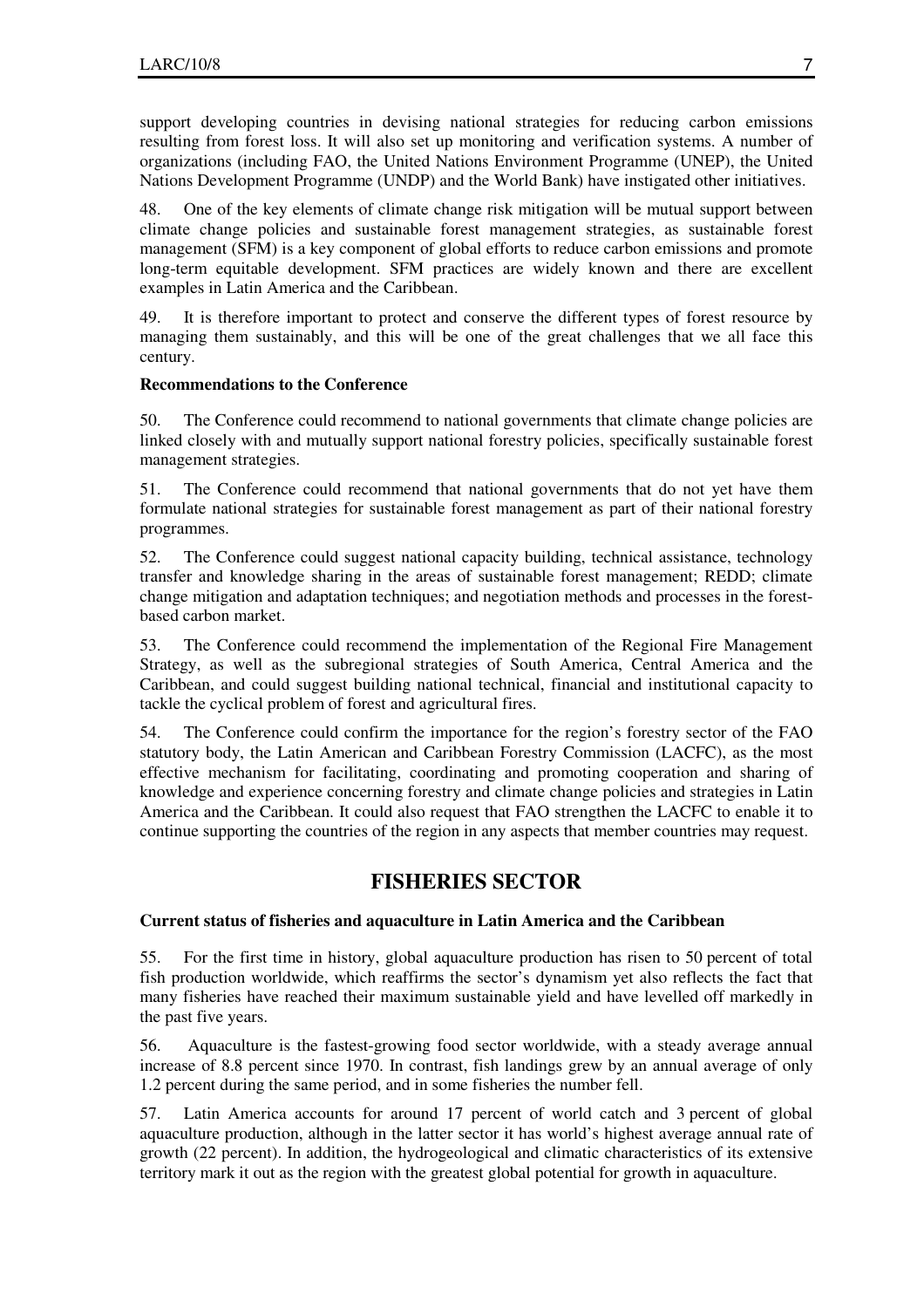58. All Latin American and Caribbean countries practice commercial and/or subsistence fishing, whether in marine or inland waters. Even though virtually all countries in the region report some type of aquaculture production, five countries are responsible for over 80 percent of the volume produced: Chile, Brazil, Mexico, Ecuador and Colombia. With more than 2 million people working in the region's fisheries and aquaculture, the sector makes a huge contribution to food security and to the economy of Latin American and Caribbean countries generally.

59. The annual *per capita* supply of fishery products in the region averaged 13.6 kg in 2005, with wide intraregional variation, ranging from less than 1 kilogram in the Bolivian Altiplano to over 20 kg in some Caribbean areas. The aggregate indicator is however below the global average (16 kg).

#### **Critical and emerging issues of relevance to the sustainable management of fisheries and aquaculture in Latin America**

60. An estimated 0.5 million women and men work directly or indirectly in Latin America's aquaculture industry. Of these, approximately 80 percent are producers with limited resources. Even though this group is included in government support programmes, it has not been properly characterized in the region, with the result that most countries have few public policies for the development of such producers.

61. Inland fisheries make a major contribution to the economy of many Latin American and Caribbean countries, in terms of employment, food supply and, increasingly, foreign exchange earnings. This sector is especially important to food security and to the subsistence of large rural populations living near main rivers and lakes, where it provides much of their (and often their sole) livelihood. Nevertheless, no up-to-date information is available on fishers and their families, nor are there any recent assessments of fishery resources, particularly transboundary fish stocks.

62. The challenges posed by climate change to fishery and aquaculture resources, as well as to ecosystems and fish stocks, calls for comprehensive public policies to channel state resources into building the capacity of producers and fishers to prepare more effectively for disasters and to adapt to new environmental conditions in a way that exploits positive externalities and minimizes detrimental effects.

63. In some cases, changing climate patterns bring about conditions that, when combined with environmentally irresponsible fishery and aquaculture practices, lead to epizootics and health and/or environmental disasters. There is a pressing need to determine environmental capacity, including setting production limits and monitoring the health of ecosystems where aquaculture and fishing are practiced, to ensure the sustainability of these practices and minimize the impact on other economic sectors. These are precepts of the Code of Conduct for Responsible Fisheries (CCRF), and all member countries should comply with them.

64. Uncertainty in the production of many inputs for making formulated feed, particularly fish meal and oil and some cereals and pulses, has increased the cost of feed for aquaculture. This has resulted in some producers with scant resources abandoning aquaculture, a situation aggravated by higher energy prices.

65. The displacement of shoals as a result of climate instability calls for heightened research efforts to improve decision-making on resource management and regulatory frameworks. In all likelihood this will require a revision of the legislative frameworks relating to the law of the sea.

66. The growth in aquaculture in many countries of the region has exceeded the capacity of states to manage the sector and to create a favourable environment for sustainable development. There is a pressing need to incorporate the aquaculture sector into national development plans, as well as to revise legislative and institutional frameworks and to formulate sectoral public policies for promoting growth in harmony with the environment and with other economic sectors.